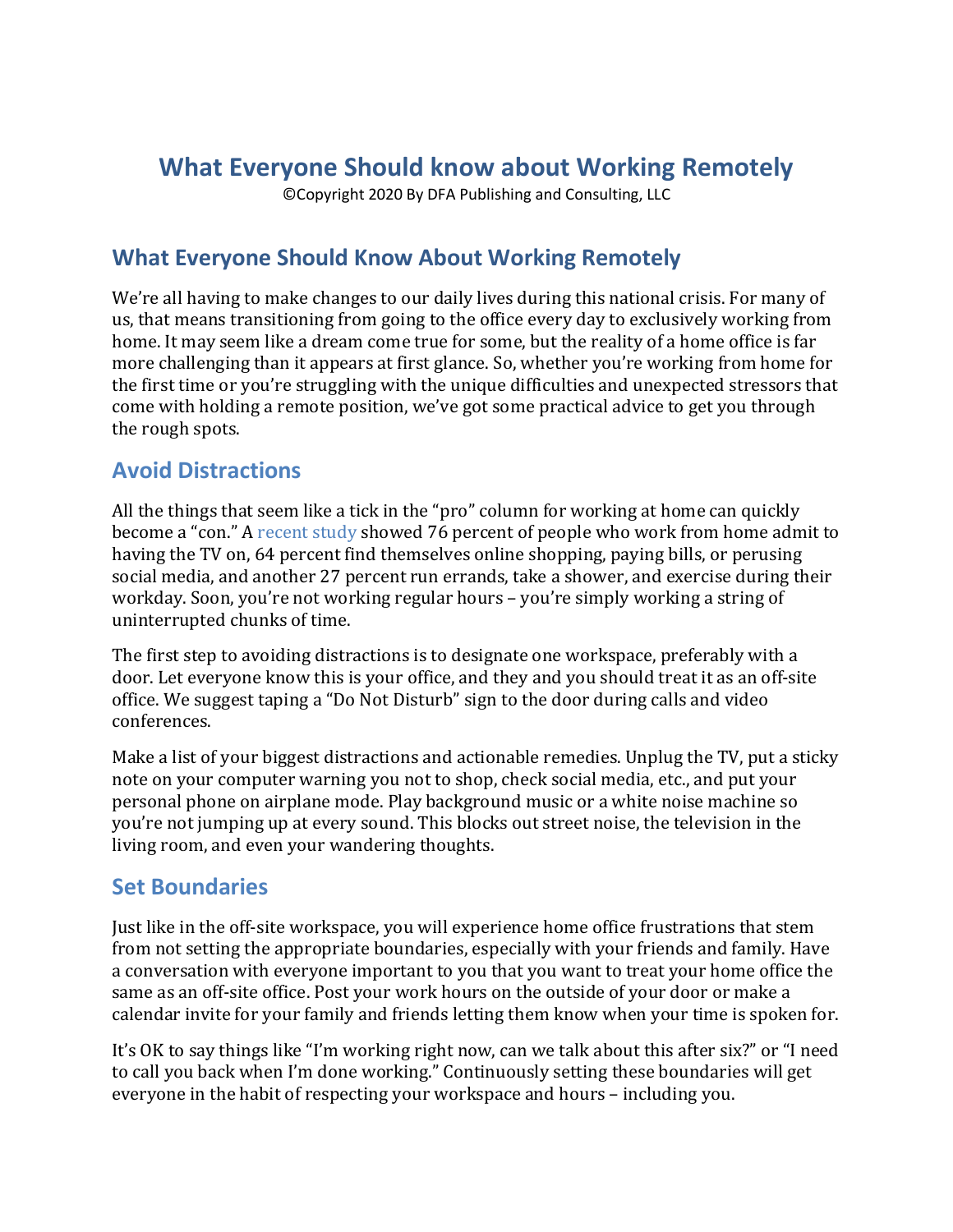#### **Structure Your Day**

It's easy to let a loose structure turn into no structure and a ton of lost productivity. The best way to not only work from home but also to thrive and succeed from a home office is to commit to structure each and every day. The first step is to set work hours, including short breaks and a lunch hour. This not only ensures you're working when you should, but it also protects your personal time so you can actually "leave" work each day.

Create a task list at the end of each day for the next day. Prioritize it the next day after your mind has gotten time to rest. Starting each day with the most difficult task is the best way to alleviate stress and begin the day with a big win. Place your task list in plain sight and check things off as you go. This keeps you on track when your attention shifts from your daily priorities.

### **Communicate with Co-Workers**

It's easy to get very comfortable in your own little bubble and forget to share the details with your boss and co-workers. This becomes even more challenging if you're a manager with employees that need to hear from you often. This sets you up to either slip people's minds or for them to question your output. Setting up a communication schedule is key.

- Send a daily email to those who need to know your progress and priorities. This usually includes your boss and others working on the same initiatives. An email will allow recipients to address where they see gaps or to praise your efforts.
- Let everyone, including your employees, know the best way to get in touch with you and when.
- Always send out-of-office replies when you're taking a day or afternoon off, letting people know when you'll be back.
- Set up weekly conference calls with employees laying out priorities. Leave time for an open forum so they can express what's on their minds.
- If you're in a virtual meeting, take notes. This will keep your mind focused on the information being gathered. Ask questions where appropriate. Speaking up will keep you at the forefront of everyone's mind.
- Reach out. Spend 15 minutes each day calling someone just to touch base. It can be to see how they're doing, get clarification about something, or discuss an initiative.
- Set up a work-at-home buddy system. Have a weekly conference call to keep each other on task and share information.
- Set aside the first and last 30 minutes of each workday for checking and replying to emails. If you need more urgency, set aside 10 minutes every hour.
- When in doubt, overcommunicate. If you're not sure whether someone wants to hear from you, err on the side of "yes." Communicating with people you work with keeps you and them accustomed to being a tight workgroup even if you're not in the same space.